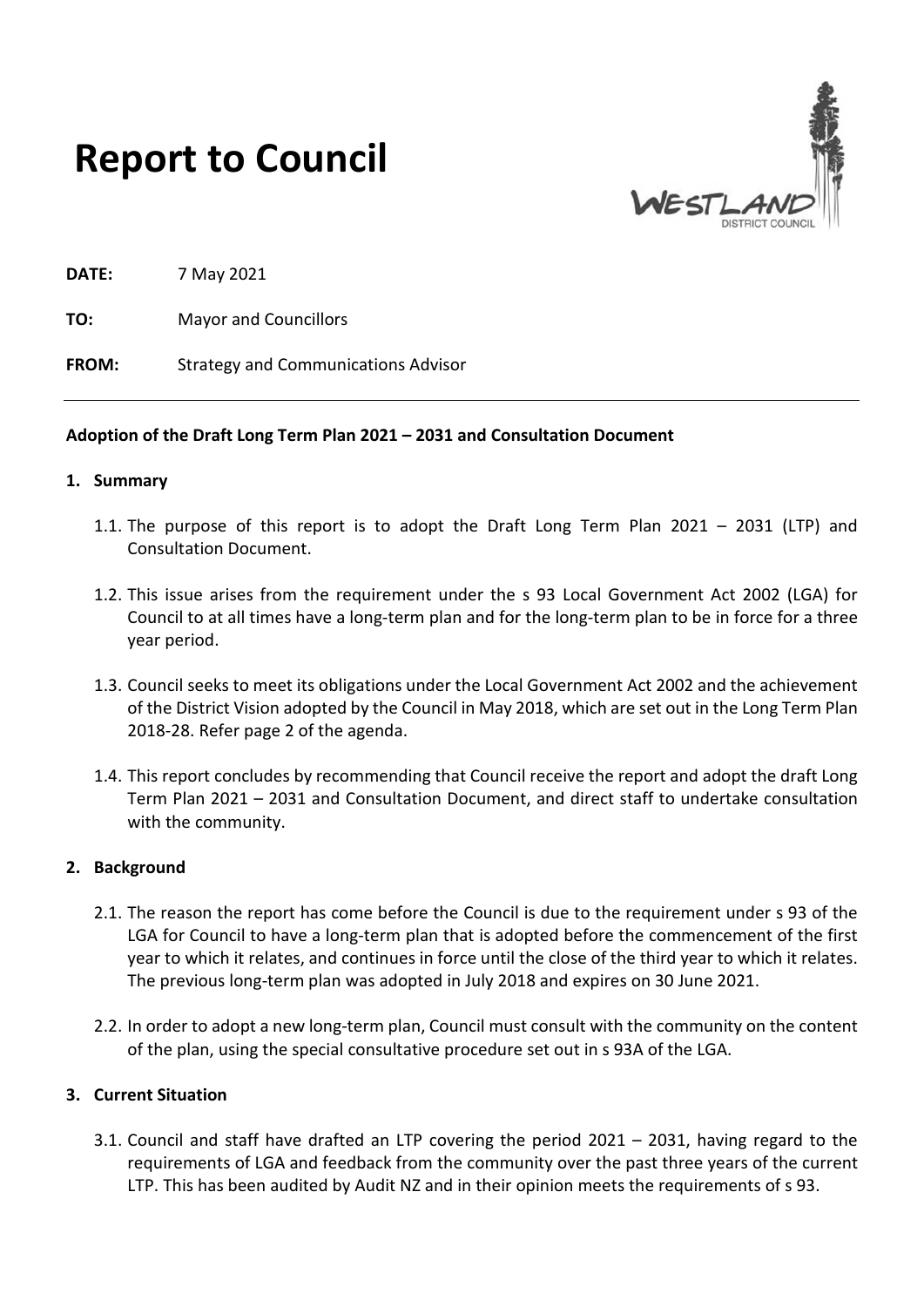- 3.2. Council and staff have prepared a consultation document according to the requirements of the LGA. This has been audited by Audit NZ and in their opinion meets the requirements of s 93A.
- 3.3. Adoption of the final LTP is scheduled for Wednesday 30 June, meeting the requirements of s 93.

# **4. Options**

- 4.1. Option 1: Adopt the draft LTP and Consultation Document, and hold community consultation.
- 4.2. Option 2: Do not adopt the draft LTP and Consultation Document, and do not hold community consultation.
- 4.3. Option 3: Amend the draft LTP and Consultation Document, and hold community consultation.

# **5. Risk Analysis**

5.1. Risk has been considered and risk has been identified if Council choose to amend the draft LTP or do not adopt the draft LTP and hold consultation, that Council might not be able to adopt the final LTP within the required timeframe, and will not meet the legislative requirements.

## **6. Health and Safety**

6.1. Health and Safety has been considered and no items have been identified.

## **7. Significance and Engagement**

- 7.1. The level of significance has been assessed as being high. Council has a legal requirement to involve the community in the adoption of the LTP, by providing a summary of the LTP in the consultation document, holding consultation and giving the community the opportunity to provide their feedback.
- 7.2. Public consultation will take place from 9am, Monday 10 May 2021 12pm, Friday 11 June 2021 (31.5 days). Submissions hearings are scheduled for Tuesday 15 and Wednesday 16 June 2021 and Council will consider and make decisions on the submissions on Thursday 17 June 2021.

# **8. Assessment of Options (including Financial Considerations)**

- 8.1. Option 1 Adopt the draft LTP and Consultation Document, and hold community consultation. As noted, this has been audited by Audit NZ and is considered to meet the requirements of the LGA. Council cannot adopt a final LTP until the community has been consulted.
- 8.2. There are minor financial implications to this option**.** Councillors and staff will travel to various locations in the district to speak with interested community members and discuss the content of the plan to help them to make informed submissions to Council.
- 8.3. Option 2 Do not adopt the draft LTP and Consultation Document, and hold community consultation. This is not a feasible option. Council is legally obliged to adopt the draft LTP and Consultation Document in order to undertake community consultation. If there is no community consultation, Council cannot adopt a final LTP and will not meet the legislative requirement in s